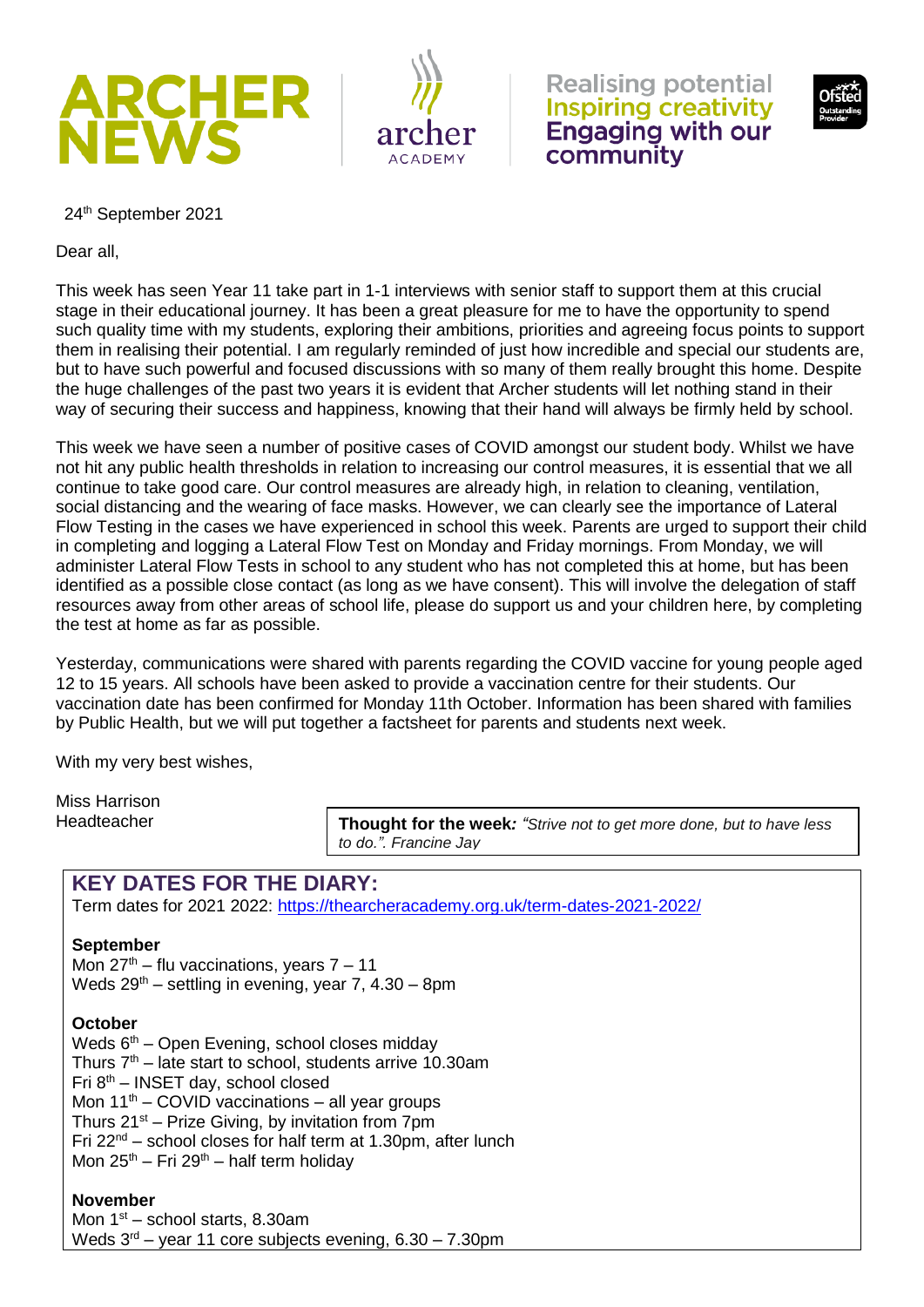Weds  $3<sup>rd</sup>$  – Fri  $5<sup>th</sup>$  – Kingswood residential trip, year 7 Weds  $17<sup>th</sup>$  – year 10 core subjects evening 6 – 9pm

# **KEY INFORMATION:**

**Covid testing:** All students should test on Mondays and Fridays to keep our community safe. [Upload](https://forms.office.com/r/smZTBhkxXm)  [your lateral flow result](https://forms.office.com/r/smZTBhkxXm) before your child comes to school.

**Covid vaccinations**: Please complete your online permission form for your child to have their covid vaccine in school on Monday 11<sup>th</sup> October. You should have received an email on Thursday with details.

**School photos:** year 7 (portraits and class group), year 10 (portraits) and year 11 (class groups) have recently had school photos taken and slips with ordering information have been sent home with students. Please order online by 27<sup>th</sup> September for free delivery to school. Photos will be delivered to school around half term and distributed to students. If you do not have your child's slip, you can contact [info@schoolphotographs.co.uk](mailto:info@schoolphotographs.co.uk) and the photography company will be able to assist.

### **Parentpay**

Please ensure your child's ParentPay account has a positive balance and pay for any outstanding items.

| <b>Lower</b>      | Year <sub>7</sub> | Year <sub>8</sub> | Year 9            | <b>Upper</b>      | Year 10         | Year 11         |
|-------------------|-------------------|-------------------|-------------------|-------------------|-----------------|-----------------|
| <b>Arrival</b>    | <b>Grass</b>      | <b>Playground</b> | <b>Astro</b>      | <b>Arrival</b>    | <b>Car Park</b> | <b>Car Park</b> |
| <b>Lesson 1</b>   | 08:20             | 08:20             | 08:25             | <b>Lesson 1</b>   | 08:20           | 08:30           |
| <b>Dismissal</b>  | <b>Green gate</b> | Schools +         | <b>Green gate</b> | <b>Dismissal</b>  | <b>Causeway</b> | <b>Causeway</b> |
| <b>Mon/Weds</b>   | 15:30             | 15:35             | 15:40             | <b>Mon/Weds</b>   | 15:30           | 15:40           |
| <b>Tues/Thurs</b> | 15:00             | 15:05             | 15:10             | <b>Tues/Thurs</b> | 15:00           | 15:10           |
| <b>Tues/Thurs</b> | 16:05             | 16:10             | 16:15             | <b>Tues/Thurs</b> | 16:00           | 16:10           |
| <b>Enrichment</b> |                   |                   |                   | <b>Enrichment</b> |                 |                 |
| Fri               | 15:00             | 15:05             | 15:10             | <b>Friday</b>     | 15:00           | 15:10           |

#### **Timings of the school day**

**Homework club:** Homework club will run in the IT suites for 1 hour after the school day finishes on the following days:

**Lower** Monday, Thursday, Friday

# **Upper**

Wednesday, Friday The library is also open daily for Upper School students after school.

# **ELEVENSES WITH MISS HARRISON**

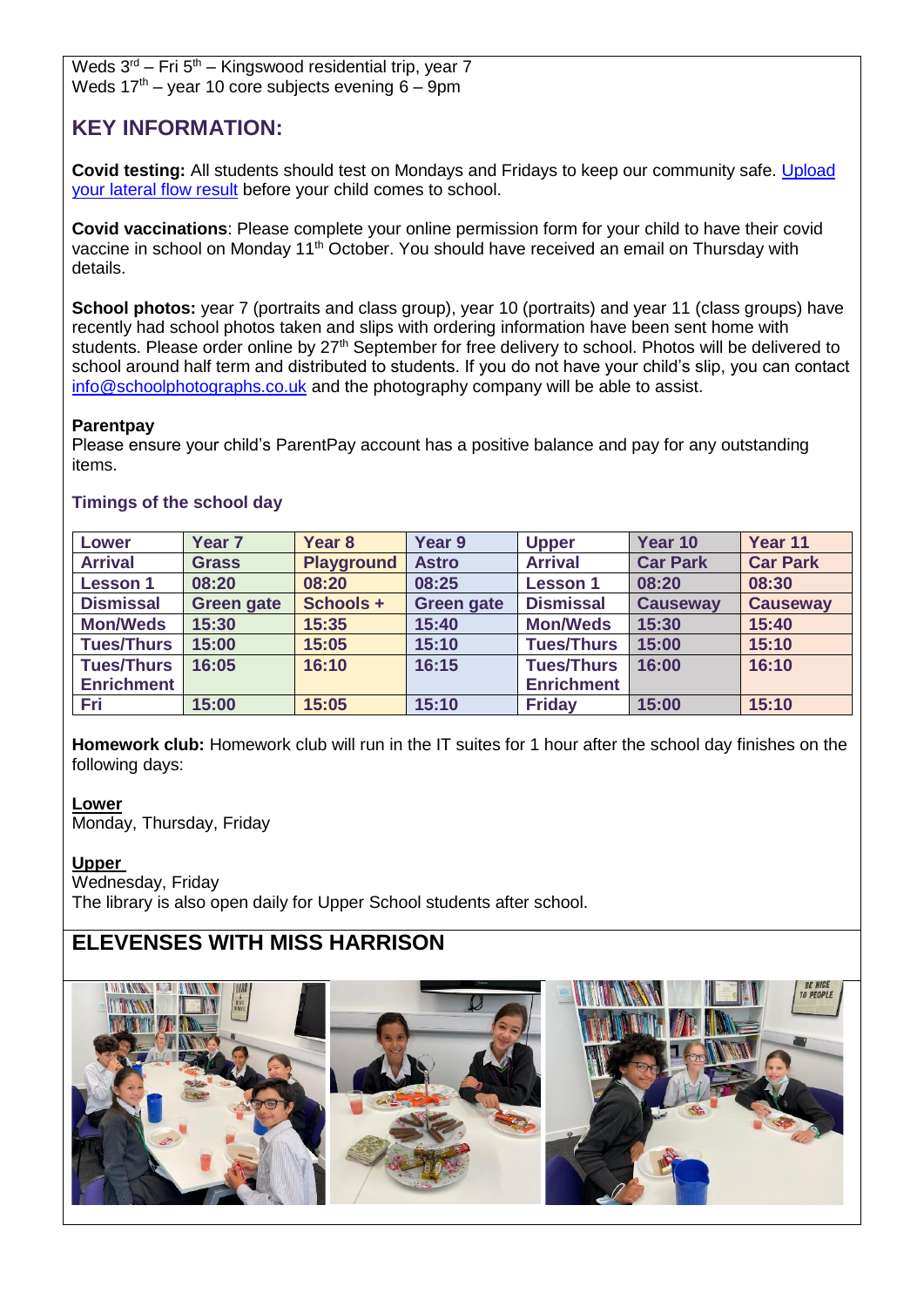Well done to the year 7s who were invited to have elevenses with Miss Harrison to celebrate their outstanding work on The Phantom Tollbooth projects.

# **TOP REVISION TIPS – Mrs Gillham**

### **Getting ready for depth assessment fortnight – Revision Top Tip Number 1**

As depth assessment fortnight approaches, students should make time each week to consolidate their learning or revise their work. This will help to retain new knowledge and skills, and allows them to build confidence for their lessons the following week. Mind maps and flash cards are a great way of condensing ideas and summarising the key ideas and concepts that have been learnt during the week, here are some tips on how to do this well:





#### Renewable Energy for a Sustainable future!

STEM careers talk.

This week year 10 had the opportunity to hear from mechanical engineer Buddila Wijeyesekera. He talked them through his research into various renewable energy resources, the projects he is currently working on and other ideas for the future of energy. One of which is harnessing wave energy instead of fossil fuels for desalination of water, another uses bladeless wind energy.

Research vortex bladeless to find out more!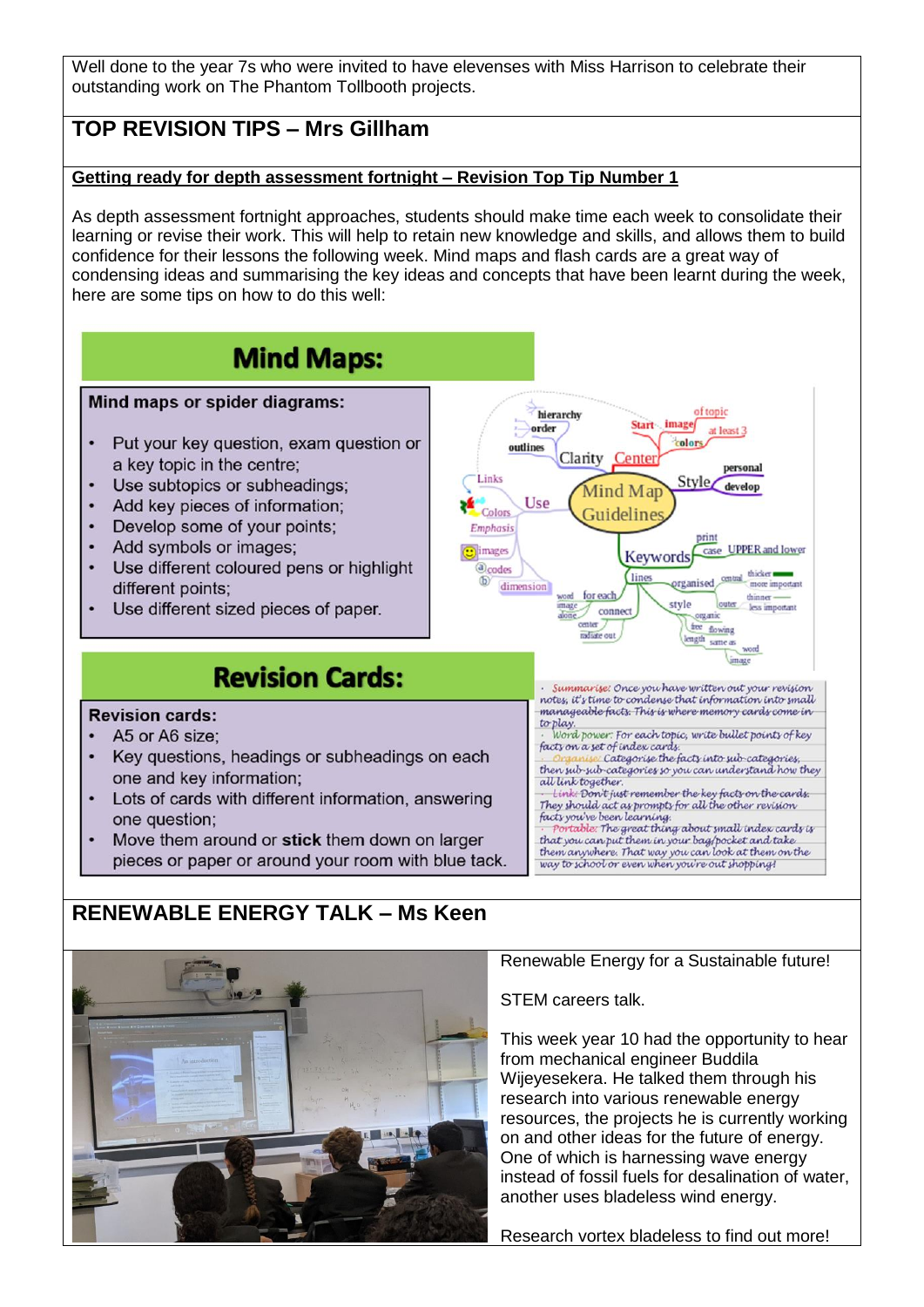# **SPORTS CLUBS – Mr Clark**

Extra-curricular clubs are now up and running, please see the clubs available in the timetable below. Clubs will run, where possible, on the days each year group has PE.

- KS3 Girls Football will become KS3 Netball after Christmas.
- KS4 Netball will become KS4 Girls Football after Christmas

| 20 <sup>th</sup> September - 15 <sup>th</sup> December |                   |                                                    |                                              |                                               |                                                       |                                                                    |  |  |  |  |
|--------------------------------------------------------|-------------------|----------------------------------------------------|----------------------------------------------|-----------------------------------------------|-------------------------------------------------------|--------------------------------------------------------------------|--|--|--|--|
|                                                        |                   | <b>MONDAY</b><br>YEAR 10                           | <b>TUESDAY</b><br>YEAR 9                     | WEDNESDAY<br><b>YEAR 11</b>                   | <b>THURSDAY</b><br>YEAR <sub>7</sub>                  | <b>FRIDAY</b><br><b>YEAR 8</b>                                     |  |  |  |  |
| Before<br>school<br>$7.30 - 8.10$                      | <b>ASTRO</b>      |                                                    |                                              | <b>BOYS Football</b><br>Year 11<br><b>JMC</b> |                                                       | <b>BOYS Football</b><br>Year <sub>8</sub><br><b>MCO</b>            |  |  |  |  |
| After<br>school                                        | <b>ASTRO</b>      | <b>BOYS Football</b><br>Year 10<br><b>KCL</b>      | <b>BOYS Football</b><br>Year 9<br><b>IME</b> |                                               | <b>ALL Football</b><br>Year 7<br><b>SLE &amp; JRA</b> | <b>GIRLS Football</b><br>Year $8/9$<br><b>SLE</b>                  |  |  |  |  |
|                                                        | <b>MUGA</b>       |                                                    |                                              |                                               |                                                       |                                                                    |  |  |  |  |
|                                                        | <b>SPORTSHALL</b> | <b>GIRLS Netball</b><br>Year 10 & 11<br><b>KAL</b> |                                              |                                               |                                                       |                                                                    |  |  |  |  |
|                                                        |                   |                                                    |                                              |                                               |                                                       | Year 9 students<br>will need to<br>change at the<br>end of the day |  |  |  |  |

# **SPRING INTO ACTION – Rachael Harvey**



**'SPRING'** into action at the **Big Bulb Bonanza in the Archer Mentoring Garden**

Calling all green fingered (and not so green fingered) VOLUNTEERS!

We have 500+ spring bulbs to plant in the Archer garden and are looking for willing workers. Weekend of the 2<sup>nd</sup> & 3<sup>rd</sup> October 10.30am to 2.30pm

Come to the beautiful mentoring garden at the side of the school (by the footbridge) and meet some of our very friendly Green Arrow gardeners. You will be guaranteed a very warm welcome and a handful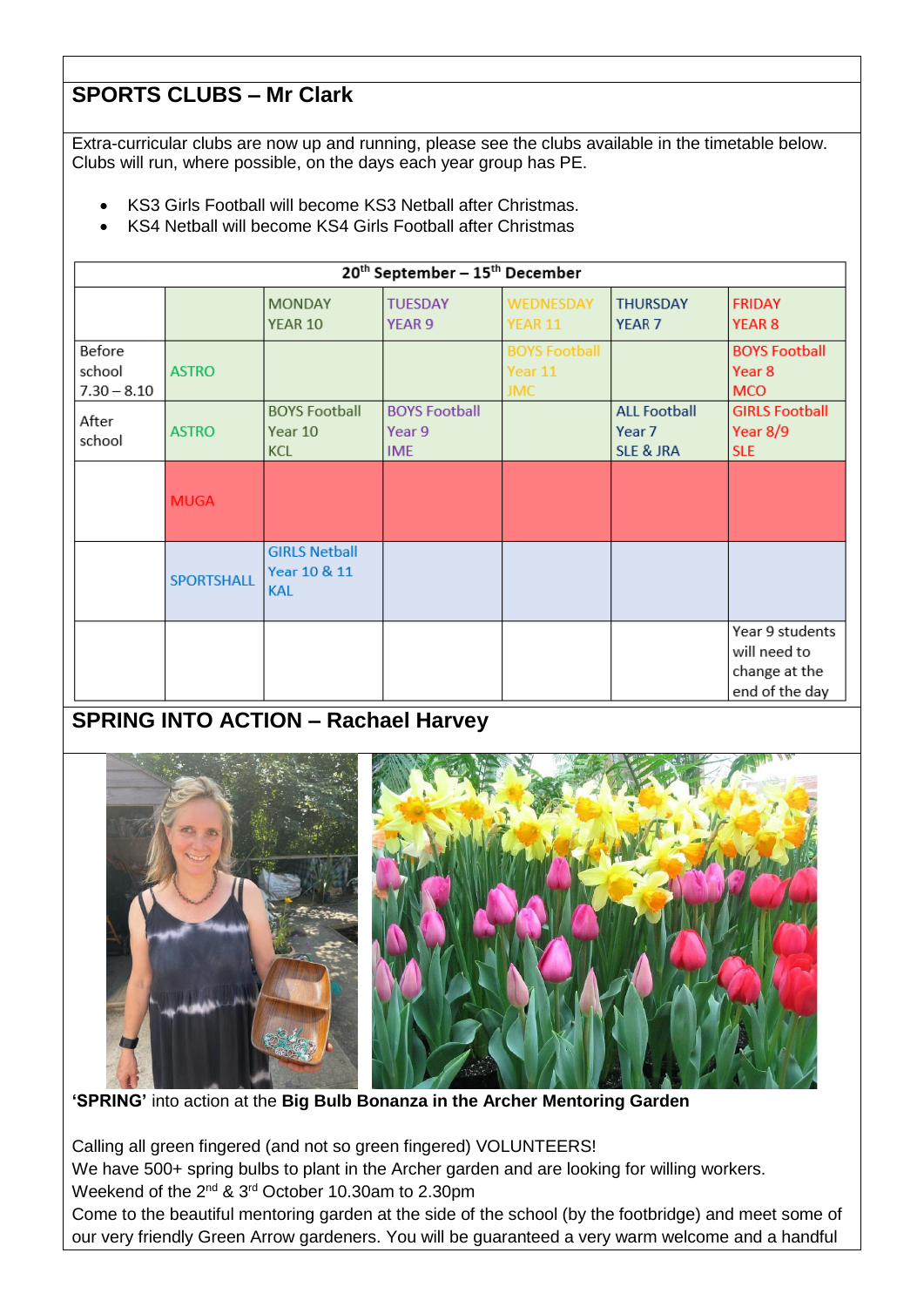of spring bulbs. Everyone is invited grandma, grandpa, friend or neighbour. Bring some gloves, old clothes and a smile. We are looking forward to meeting a fresh army of Archer families at the garden gate!

Thank you all Rachael and the GAGA's *Green Arrow Garden Association (GAGA) a not-so-serious gardening group*

# **LIBRARY CORNER – Ms Appelquist & Mrs Horwitz**

# **Lower School**

**Y7s** gear yourselves up—soon it will be time to choose your BookBuzz book.

Every year, Archer year 7s are entitled to order one free book from a selection offered by **BookTrust**. See [here](https://www.booktrust.org.uk/what-we-do/programmes-and-campaigns/bookbuzz/students/bookbuzz-books/) for information about this year's fabulous choices. Ms Appelquist will be coming to your class soon to help you choose.



**Y7 Library Inductions:** Well done to the year 7s, who have been coming into the library during English lessons to learn how to use the library and borrow books. They have been exemplary Library patrons.

# **Neglected Book Corner:**



This week's Neglected Book is *Annie John* by Jamaica Kincaid. A coming-of-age semiautobiographical story set in Antigua during the 1950s-60s, this book explores mental health issues, friendship, LGBTQ issues, and a fraught mother-daughter relationship through a series of vignettes about a bright and unusual girl.

# **New in Library:**



A frank and accessible graphic novel exploring an important topic.

> Tips to help make life with a new puppy easier—in 30 seconds!



# **Book reviews:**

Remember, you can earn *10 merits* for every book review! Come to the library to get a template.

Have a great weekend everybody, and *keep reading!*

**What's new at Upper School library** Come and visit or get in touch via email [Mrsrhorwitz@thearcheracademy.org.uk](mailto:Mrsrhorwitz@thearcheracademy.org.uk)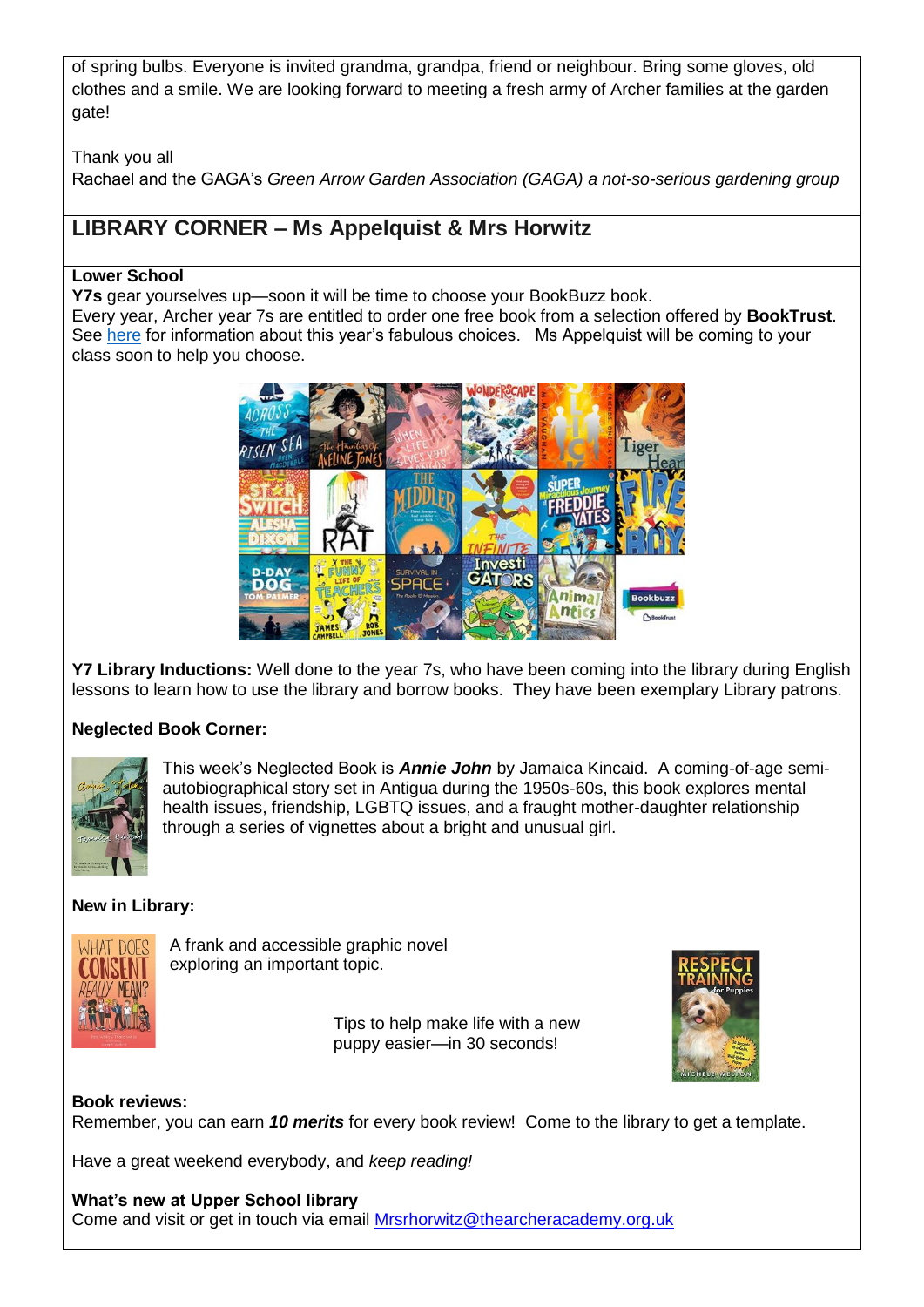

**TOGETHER APART** is a collection of finding love in unexpected places during an unprecedented time… each with the one thing we all want: a guaranteed happy ending.



**Close Your Eyes/Nicci Cloke:** Southfield High School is oh so normal, with its good teachers, its bad, and its cliques. And then there's Elise: the pretty one. But at the start of Year 11, when the group befriend the new boy, Elijah, things start to change.



**Where We Go From Here/ Lucas Rocha**: Ian has just been diagnosed with HIV. Victor, to his great relief, has tested negative. Henrique has been living with HIV for the past three years. In this book, the lives of Ian, Victor, and Henrique becomes intertwined in a story of friendship, love, and stigma-a story about hitting what you think is rock bottom, but finding the courage and support to keep moving forward.



**My Brothers name is Jessica/John Boyne**: Sam has known his sister Jessica all his life. Tonight, is the first time they're going to meet… An already volatile family is thrown into chaos when Sam's older brother, Jason, gains the confidence to tell her family that she is actually **Jessica**.

**Blood Family/ Anne Fine**: A dark and gripping tale of a young boy's struggle to escape the horrors of his childhood.

# **HEAD OF YEAR UPDATES**

# **Year 11 - Mr McSherry**

The end of another week and we have made some real progress with those basics - uniform and punctuality. Far fewer behaviour codes being issued for these things, particularly in comparison to year 10, not that I am competitive.

Week beginning Monday 11th of October is depth assessment fortnight for year 11. Students will be given a piece of work which will be depth marked by their teachers. An opportunity for us to gather some assessment data, but also a chance for students to put all that hard work to good use!

The year group still seem very settled and hard working in classrooms. It is being felt around the Upper School.

As our Friday afternoons together shift towards a career and 'life after year 11' focus, here are some questions for you to pose this weekend to your child:

What subjects do you enjoy the most? What might you like to study next year - A-Levels or a vocational course? Which sixth forms / colleges offer which courses? What is required at GCSE to access these courses?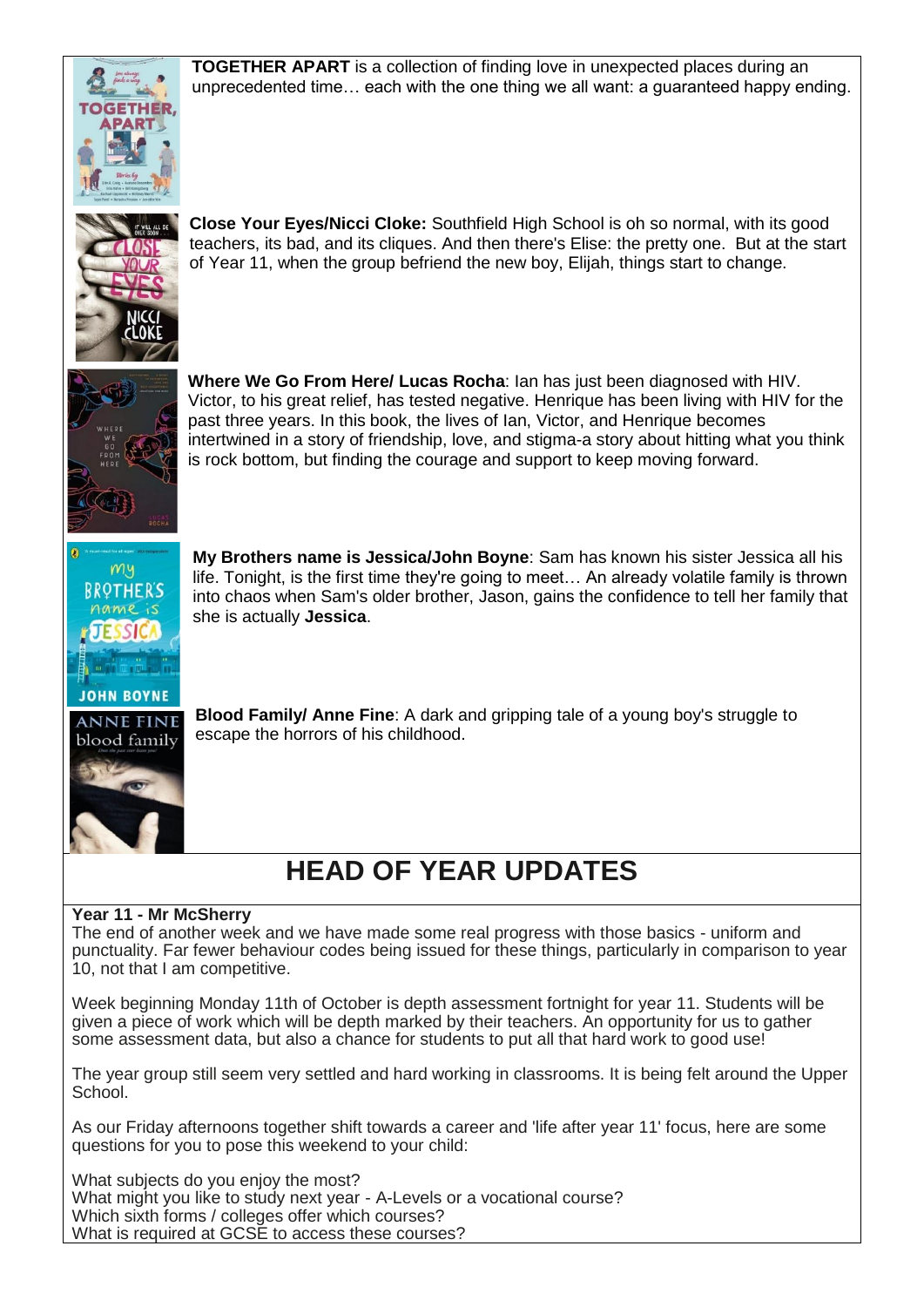Rest assured we will be exploring this information together. However, surely it would do no harm to have your child think about these things and be more engaged in the whole process, it is their future.

Have a lovely weekend.



Ella L - for impressing in her subjects and during her interview this week. Victor B - for demonstrating great maturity in his interview this week with Mr McSherry

#### **Year 10 - Miss Alcock**

It has been a busy week for year 10. They have started their annual enrichments and taken part in the whole year reading exam. The year group have demonstrated excellent maturity and impressed our exams officer with their conduct when taking part in the exam.

I asked staff to share any positivity from their lessons so far, here are some of the wonderful comments shared:

- Mr Ruffles My SPPEC class were absolutely exceptional in the intro to mental health lesson really mature discussion and some great written work produced!
- Mr Evelyn my year 10 French set have been exemplary since the start of the year. Excellent behaviour, inquisitive minds and asking questions I would be expecting from an A-Level class definitely kept me on my toes!
- Miss Rodford The year 10 Drama cohort have made an incredible start to GCSE Drama so impressed with the work they have been creating already and cannot wait to see what they achieve this year.
- Mr Barrow has been super impressed with his geography class a special well done to Lola, Olive and Marco who have really hit the ground running! Keep it up all of you.
- Mrs Williams I'm impressed with all of 10CWI Maths group, they have made a brilliant start to the year.

I would like to make parents aware that from next week students will not be able to request any GCSE subject changes as the 2-week window has now closed.

Please could I ask parents to make sure your child has a face mask? As a year group we are going through many disposable masks, and I would really love to see the year group all bringing their own in from home. I would also like to remind parents that students should be coming into school in their blazer on days they are wearing uniform and with an Archer hoodie when they are in PE kit. Any non-Archer items will be asked to be removed.



Kerem - for his excellent start to the year Asher - for his constant support to staff and always offering to help

#### **Year 9 - Mr Constantinou**

Being head of year 9 has been truly special this week; hearing the wonderful prefect interviews, house ambassador speeches and seeing students' engagement in lessons have all been brilliant. Ms Gunn and myself had the privilege of interviewing our prefect applicants - I was so impressed with their preparedness and confidence, demonstrating maturity far beyond their years.

In Lifelong Learning this week the students have studied Britishness and Multiculturalism. I have had some brilliant conversations with the students and have been most impressed with their ability to have reasoned and respectful debate with each other, despite conflicting opinions. In assembly students were reminded about what constitutes bullying, and reminded of the key school rule, 'work hard and be nice'.

Students were also reminded of some of the school rules this week, with two of the key ones being: